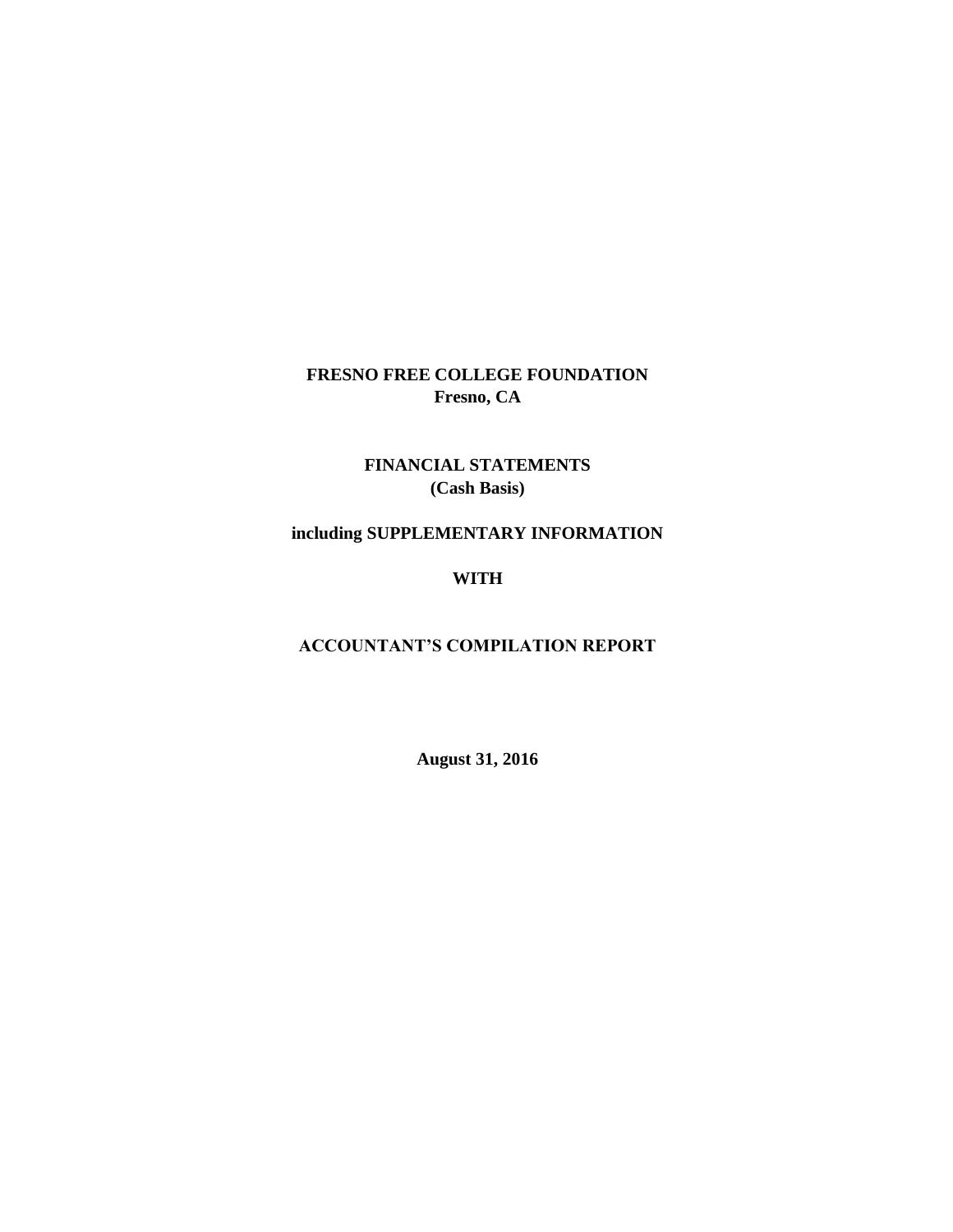### **FRESNO FREE COLLEGE FOUNDATION Fresno, CA**

## **SUPPLEMENTARY INFORMATION - EXHIBITS I - VI (Cash Basis)**

**August 31, 2016**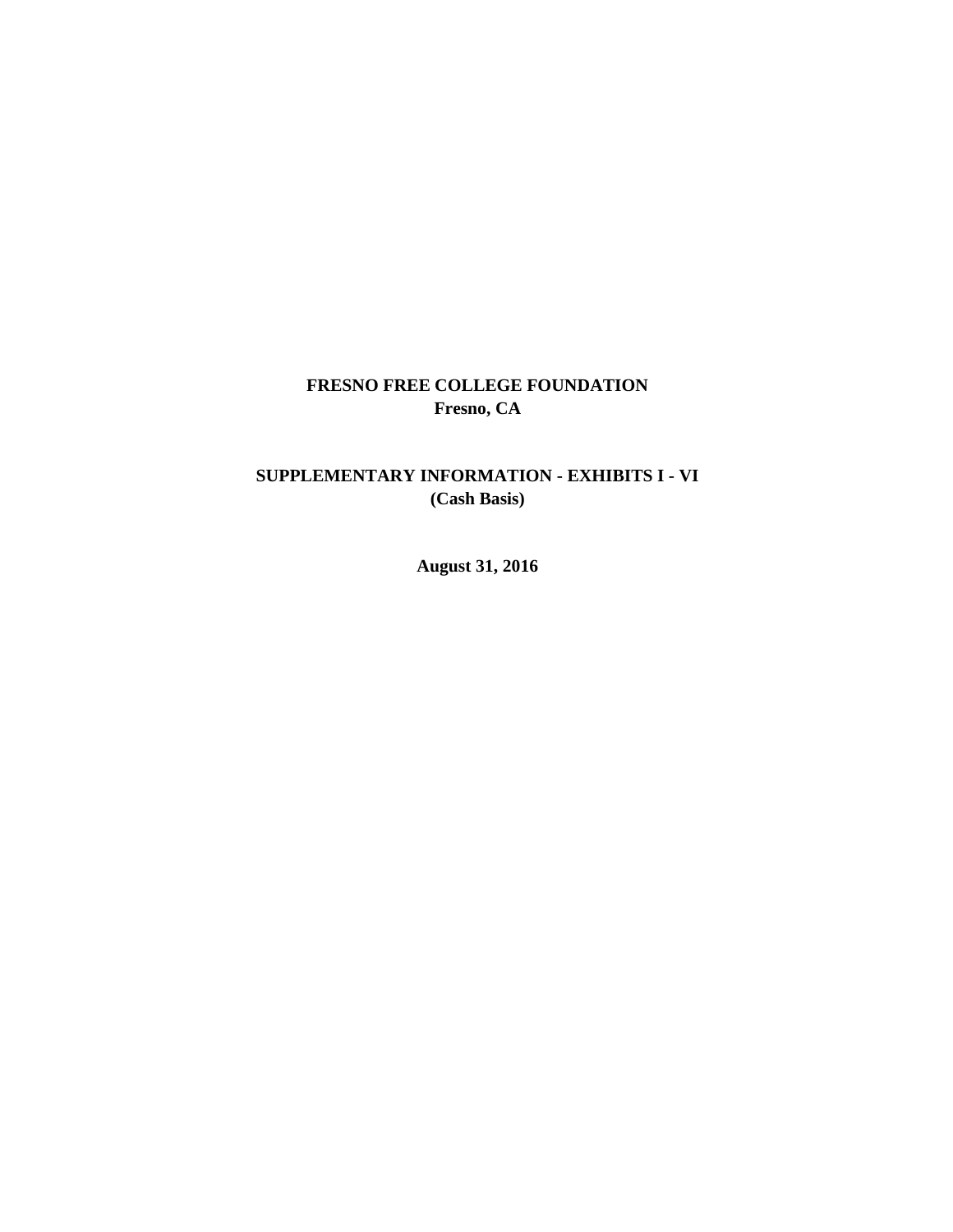# *Sharmayne Sikora* \_\_\_\_\_\_\_\_\_\_\_\_\_\_\_\_\_\_\_\_\_\_\_\_\_\_\_\_\_\_\_\_\_

Certified Public Accountant

7341 N. First St., Suite 102 Fresno, CA 93720 Phone: 559/291-2700 Fax : 559/291-3455

#### ACCOUNTANT'S COMPILATION REPORT

To the Board of Directors Fresno Free College Foundation Fresno, California

Management is responsible for the accompanying financial statements of Fresno Free College Foundation (a non profit corporation), which comprise the statement of assets, liabilities, and net assets - - cash basis as of August 31, 2016, and the related statement of revenues, expenses, and changes in net assets – cash basis for the year then ended, and for determining that the cash basis of accounting is an acceptable financial reporting framework. I have performed a compilation engagement in accordance with Statements on Standards for Accounting and Review Services promulgated by the Accounting and Review Services Committee of the AICPA. I did not audit or review the financial statements nor was I required to perform any procedures to verify the accuracy or completeness of the information provided by management. Accordingly, I do not express an opinion, a conclusion, nor provide any form of assurance on these financial statements.

The financial statements are prepared in accordance with the cash basis of accounting, which is a basis of accounting other than accounting principles generally accepted in the United States of America.

The supplementary information contained in Exhibits I - VI is presented for purposes of additional analysis and is not a required part of the basic financial statements. This information is the representation of management. The information was subject to my compilation engagement, however, I have not audited or reviewed the supplementary information and, accordingly, do not express an opinion, a conclusion, nor provide any assurance on such supplementary information.

Management has elected to omit substantially all of the disclosures ordinarily included in financial statements prepared in accordance with the cash basis of accounting. If the omitted disclosures were included in the financial statements, they might influence the user's conclusions about the Organization's assets, liabilities, net assets, revenues and expenses. Accordingly, these financial statements are not designed for those who are not informed about such matters.

Sharmayne Sikora Certified Public Accountant

January 11, 2017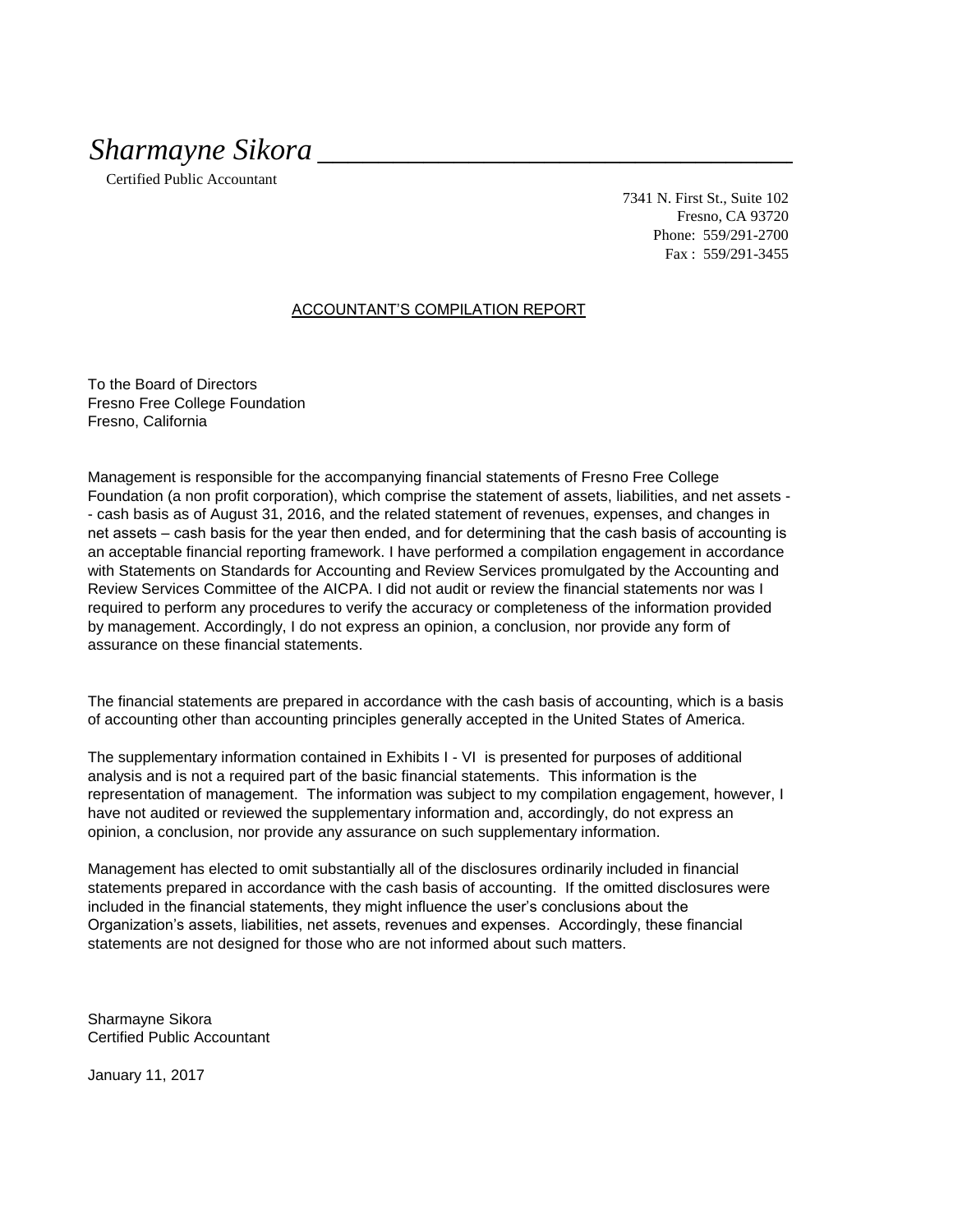*Sharmayne Sikora* \_\_\_\_\_\_\_\_\_\_\_\_\_\_\_\_\_\_\_\_\_\_\_\_\_\_\_\_\_\_\_\_\_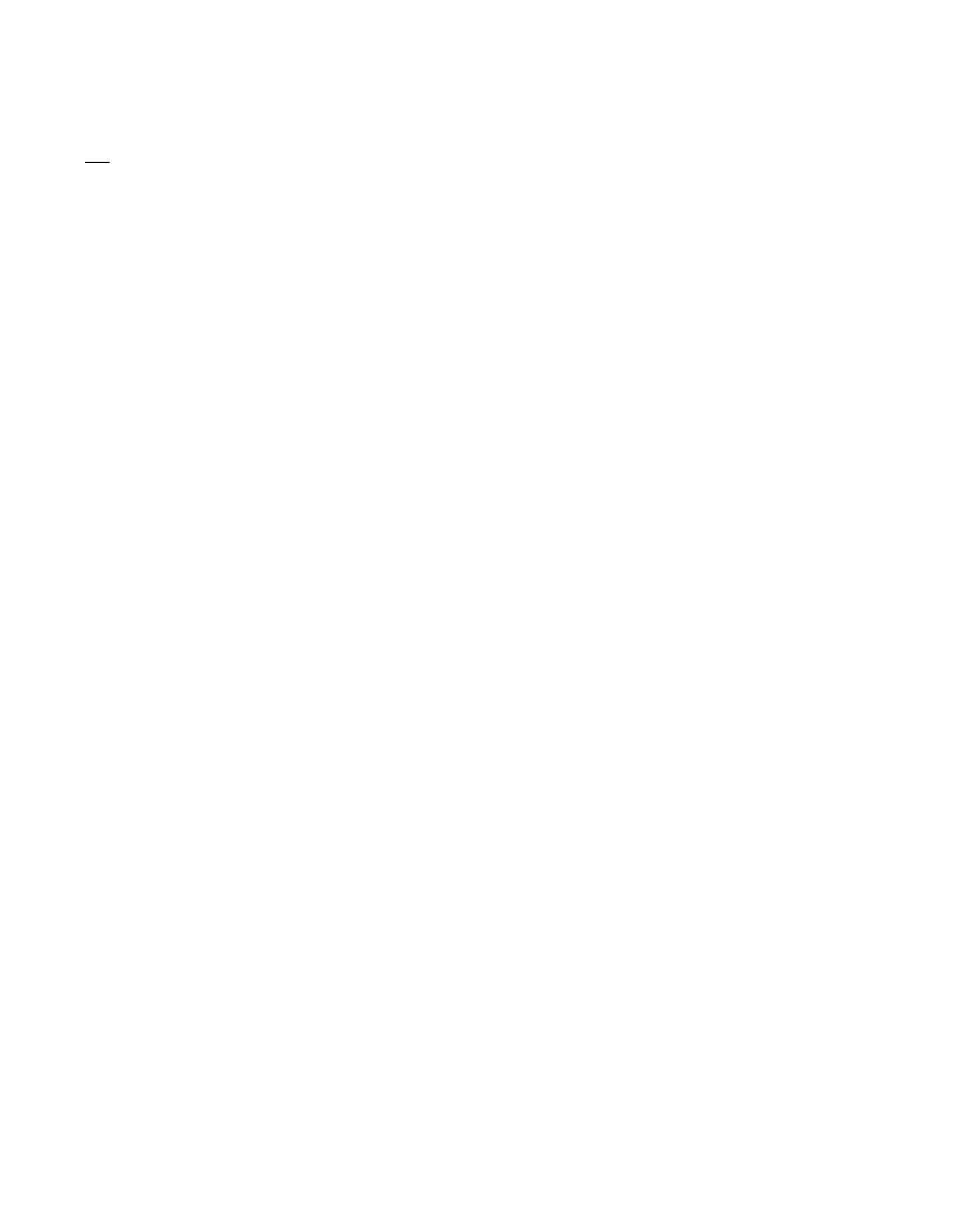### **Fresno Free College Foundation Statement of Assets, Liabilities, and Net Assets - Cash Basis August 31, 2016**

| <b>ASSETS</b>                                                                             |                 |
|-------------------------------------------------------------------------------------------|-----------------|
| <b>Cash and Cash Equivalents</b>                                                          |                 |
| <b>Cash - Foundation Accounts</b>                                                         | \$<br>41,142.86 |
| <b>Equipment Net of Accumulated Depreciation</b>                                          | 14,188.55       |
| <b>TOTAL ASSETS</b>                                                                       | \$<br>55,331.41 |
| <b>LIABILITIES &amp; NET ASSETS</b><br><b>Liabilities</b><br><b>Payroll Taxes Payable</b> | \$<br>1,759.25  |
| <b>Net Assets</b>                                                                         |                 |
| <b>Unrestricted Funds</b>                                                                 | 53,572.16       |
| <b>TOTAL LIABILITIES &amp; NET ASSETS</b>                                                 | \$<br>55,331.41 |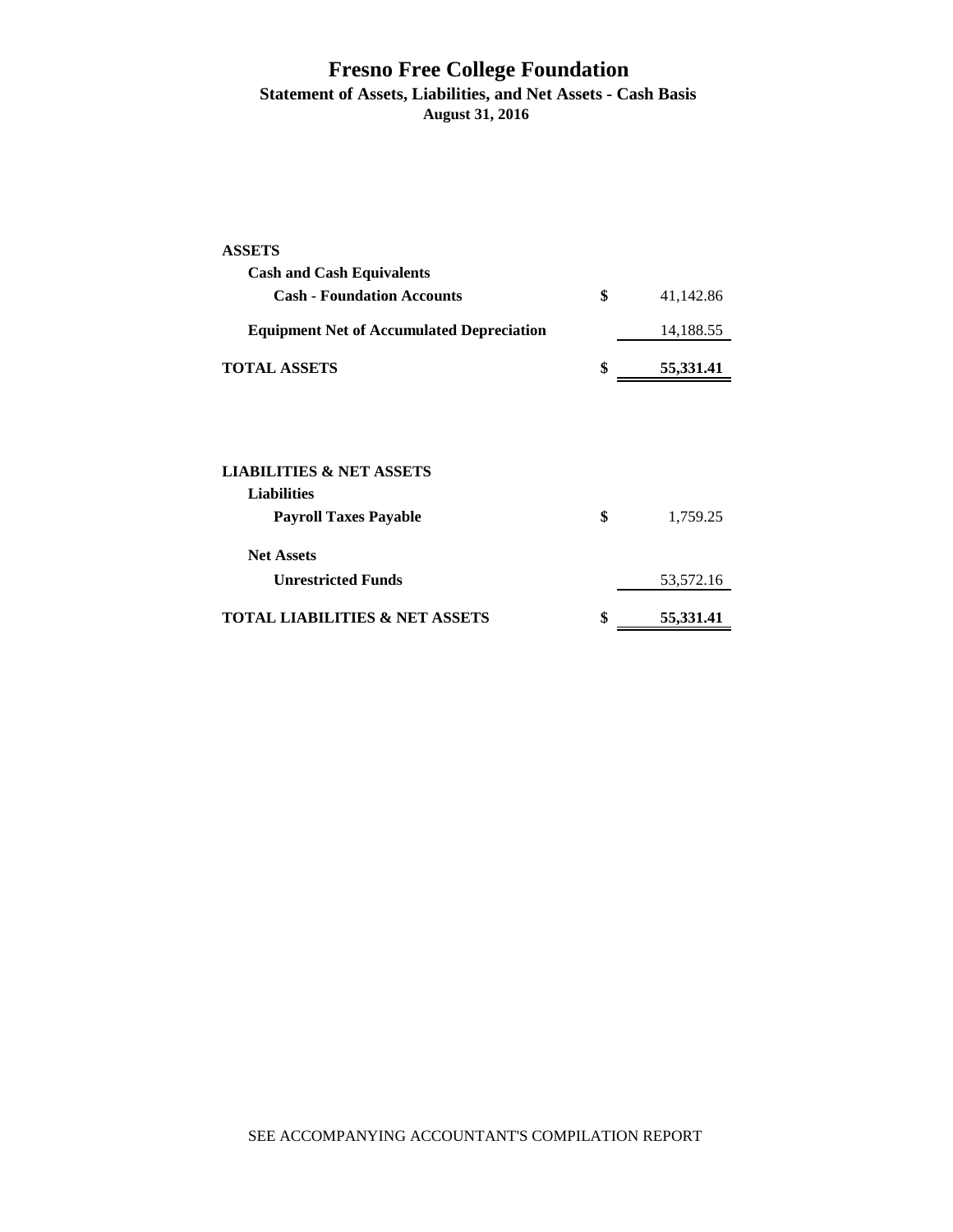#### **Statement of Revenues, Expenses, and Changes in Net Assets - Cash Basis Combined Funds For the Year Ended August 31, 2016**

| <b>Revenues, Gains, and Other Support</b>        |                |                      |
|--------------------------------------------------|----------------|----------------------|
| <b>Banquet</b>                                   |                | \$<br>21,474.80      |
| Campaign                                         |                | 9,400.00             |
| <b>Contributions</b>                             |                | 13,313.87            |
| <b>Dividends</b>                                 |                | 28.16                |
| <b>Events</b>                                    |                | 13,701.65            |
| <b>Exhibition Fees</b>                           |                | 7,750.00             |
| <b>Interest Income</b>                           |                | 10.07                |
| <b>Merchandise Sales</b>                         |                | 524.22               |
| <b>News Stringer</b>                             |                | 3,196.88             |
| <b>Other Income</b>                              |                | 14,997.91            |
| <b>Subscriptions &amp; Membership</b>            |                | 103,895.18           |
| <b>Total Revenues, Gains, and Other Support</b>  |                | 188,292.74           |
| <b>Expenses</b>                                  |                |                      |
| <b>Advertising</b>                               |                | 360.00               |
| <b>Bank Charges</b>                              |                | 6,440.51             |
| <b>Banquet Expenses</b>                          |                | 15,676.87            |
| <b>Curator</b>                                   |                | 4,500.00             |
| Depreciation                                     |                | 5,482.00             |
| <b>Designs</b>                                   |                | 6,469.50             |
| Equipment                                        |                | 4,967.36             |
| <b>Events</b>                                    |                | 7,115.42             |
| <b>Insurance</b>                                 |                | 5,019.00             |
| <b>New Stringer Expense</b>                      |                | 2,903.75             |
| <b>Personnel Costs:</b>                          |                |                      |
| <b>Health Insurance</b>                          | \$<br>9,208.64 |                      |
| <b>Payroll Taxes</b>                             | 4,405.52       |                      |
| Salaries & Wages                                 | 52,896.54      |                      |
| <b>Workers Compensation Insurance</b>            | 511.82         |                      |
| <b>Total Personnel Costs</b>                     |                | 67,022.52            |
| Postage & Shipping                               |                | 2,084.12             |
| Printing                                         |                | 1,380.09             |
| <b>Professional Fees &amp; Memberships</b>       |                | 14,153.47            |
| Rent                                             |                | 16,891.03            |
| <b>Repairs</b>                                   |                | 448.02               |
| <b>Broadcast Satellite Services</b>              |                | 391.09               |
| <b>Security</b>                                  |                | 428.47               |
| <b>Supplies &amp; Office</b><br><b>Telephone</b> |                | 8,644.64<br>9,061.19 |
|                                                  |                |                      |
| <b>Travel &amp; Lodging</b>                      |                | 2,164.64             |
| <b>Utilities</b>                                 |                | 11,661.06            |
| <b>Total Expenses</b>                            |                | 193,264.75           |
| <b>Change in Net Assets</b>                      |                | (4,972.01)           |
| <b>Net Assets at Beginning of Year</b>           |                | 58,544.17            |
| Net Assets at End of Year                        |                | \$<br>53,572.16      |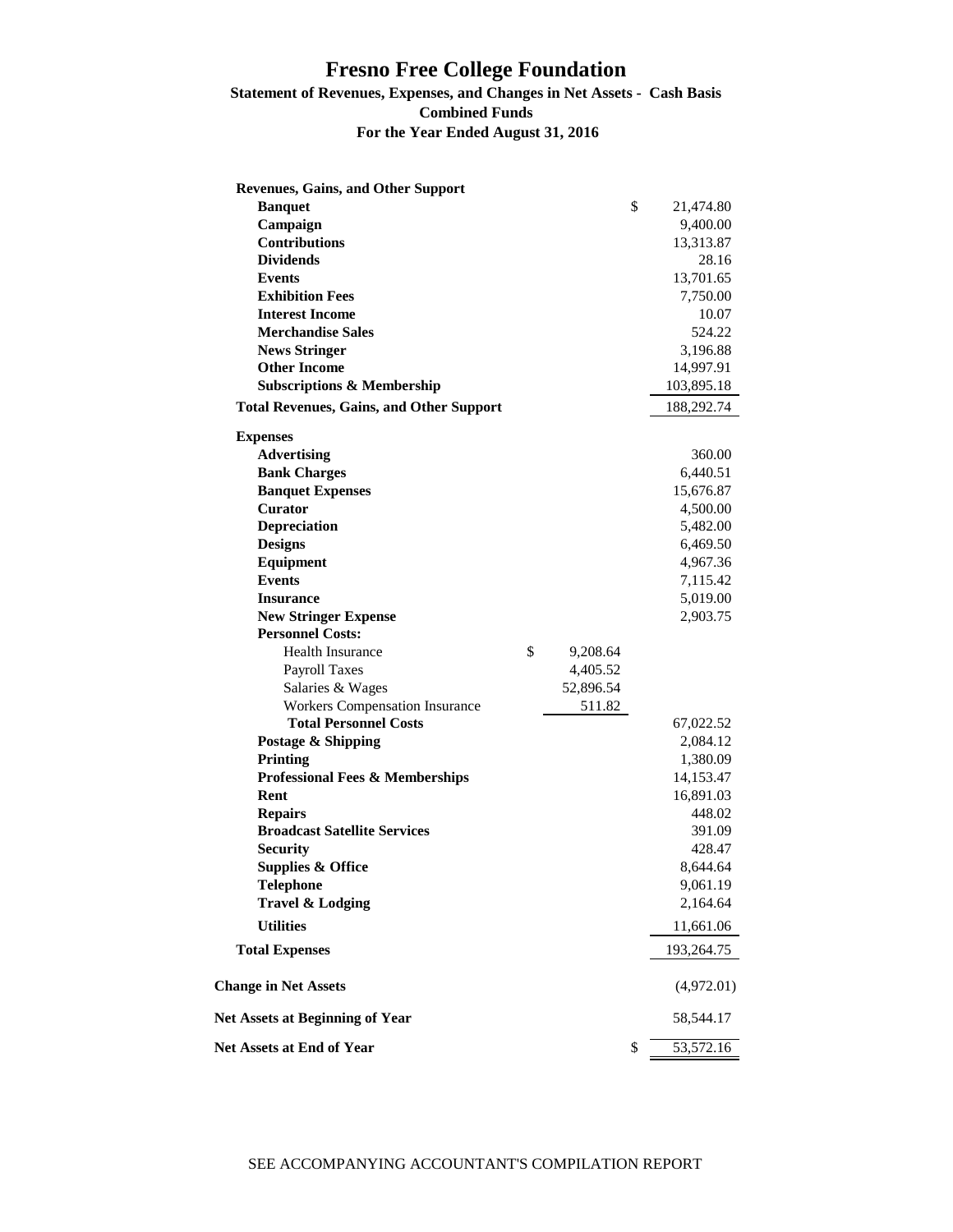## **For the Year Ended August 31, 2016 Statement of Changes in Net Assets by Fund - Cash Basis**

#### **EXHIBIT I**

|                                  | <b>Unrestricted</b><br><b>Net Assets at</b><br>Aug 31, 2015 |     | <b>Increases</b> | <b>Decreases</b>    |    | <b>Unrestricted</b><br><b>Net Assets at</b><br>Aug 31, 2016 |
|----------------------------------|-------------------------------------------------------------|-----|------------------|---------------------|----|-------------------------------------------------------------|
| Ananda                           | 35,117.61                                                   | \$  | 643.88           | \$<br>(3,778.93)    | \$ | 31,982.56                                                   |
| <b>Central Ca Museum of Arts</b> | 23.84                                                       |     | 11,384.67        | (11, 534.19)        |    | (125.68)                                                    |
| <b>Central Mountain Waters</b>   | (5,739.32)                                                  |     | 0.00             | 0.00                |    | (5,739.32)                                                  |
| <b>General Fund</b>              | (12, 641.14)                                                |     | 35,037.06        | (38,018.22)         |    | (15,622.30)                                                 |
| KFCF                             | 41,701.22                                                   |     | 140,591.13       | (139, 549.02)       |    | 42,743.33                                                   |
| <b>Partners in Focus</b>         | 0.30                                                        |     | 0.00             | 0.00                |    | 0.30                                                        |
| <b>Sleeping Bag Project</b>      | 81.66                                                       |     | 636.00           | (384.39)            |    | 333.27                                                      |
| <b>Totals</b>                    | \$<br>58,544.17                                             | \$. | 188,292.74       | \$<br>(193, 264.75) | S. | 53,572.16                                                   |

#### SEE ACCOMPANYING ACCOUNTANT'S COMPILATION REPORT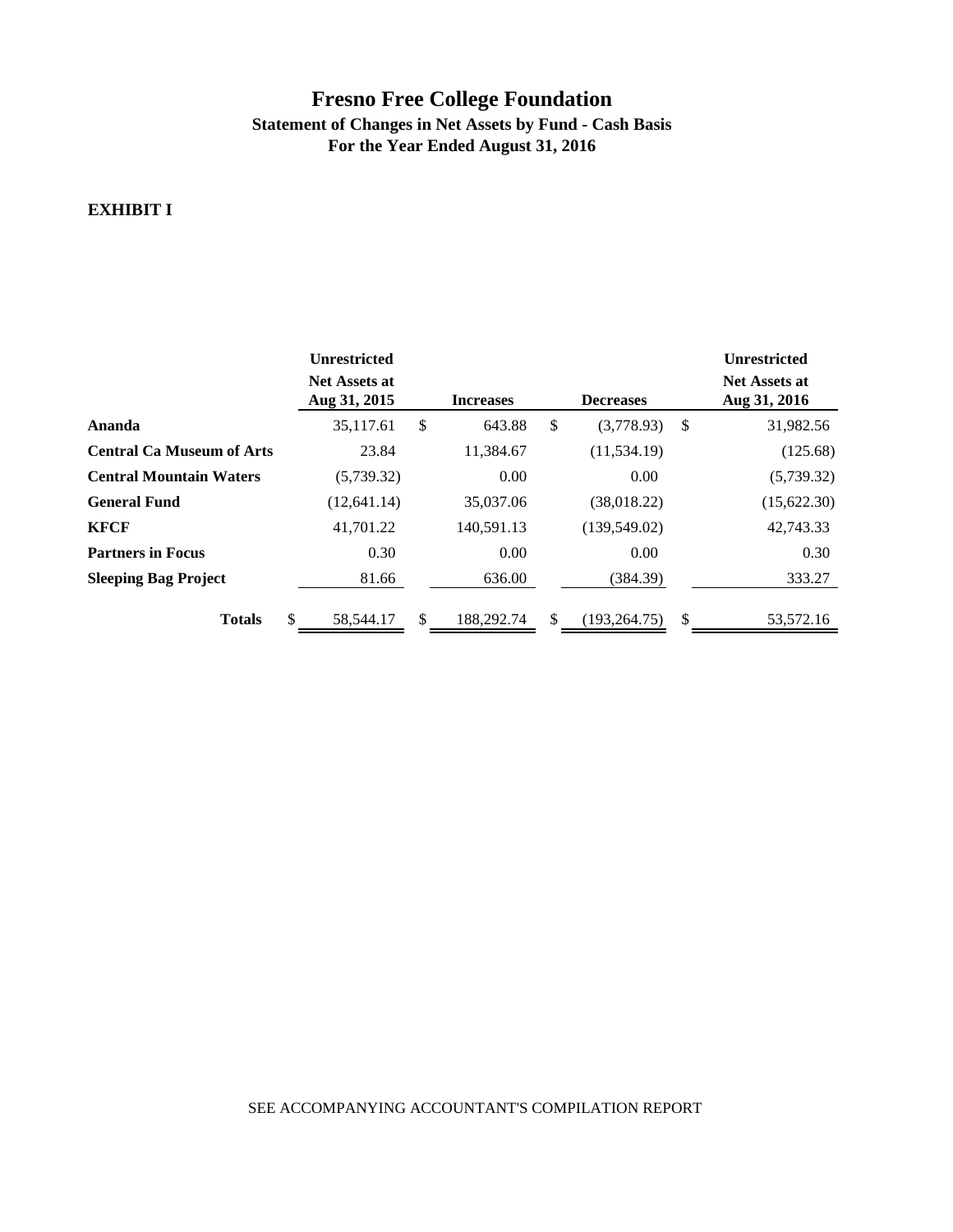**Statement of Revenue, Expenses, and Changes in Net Assets - Cash Basis Ananda Fund For the Year Ended August 31, 2016**

#### **EXHIBIT II**

| <b>Revenues, Gains, and Other Support</b>       |        |
|-------------------------------------------------|--------|
| <b>Contributions</b>                            | 430.00 |
| <b>Dividends</b>                                | 8.57   |
| <b>Interests</b>                                | 10.07  |
| <b>Other Income</b>                             | 195.24 |
| <b>Total Revenues, Gains, and Other Support</b> | 643.88 |
|                                                 |        |

| <b>Expenses</b>              |   |            |
|------------------------------|---|------------|
| <b>Supplies</b>              |   | 3,778.93   |
| <b>Total Expenses</b>        |   | 3,778.93   |
|                              |   |            |
|                              |   |            |
| <b>Changes in Net Assets</b> | S | (3,135.05) |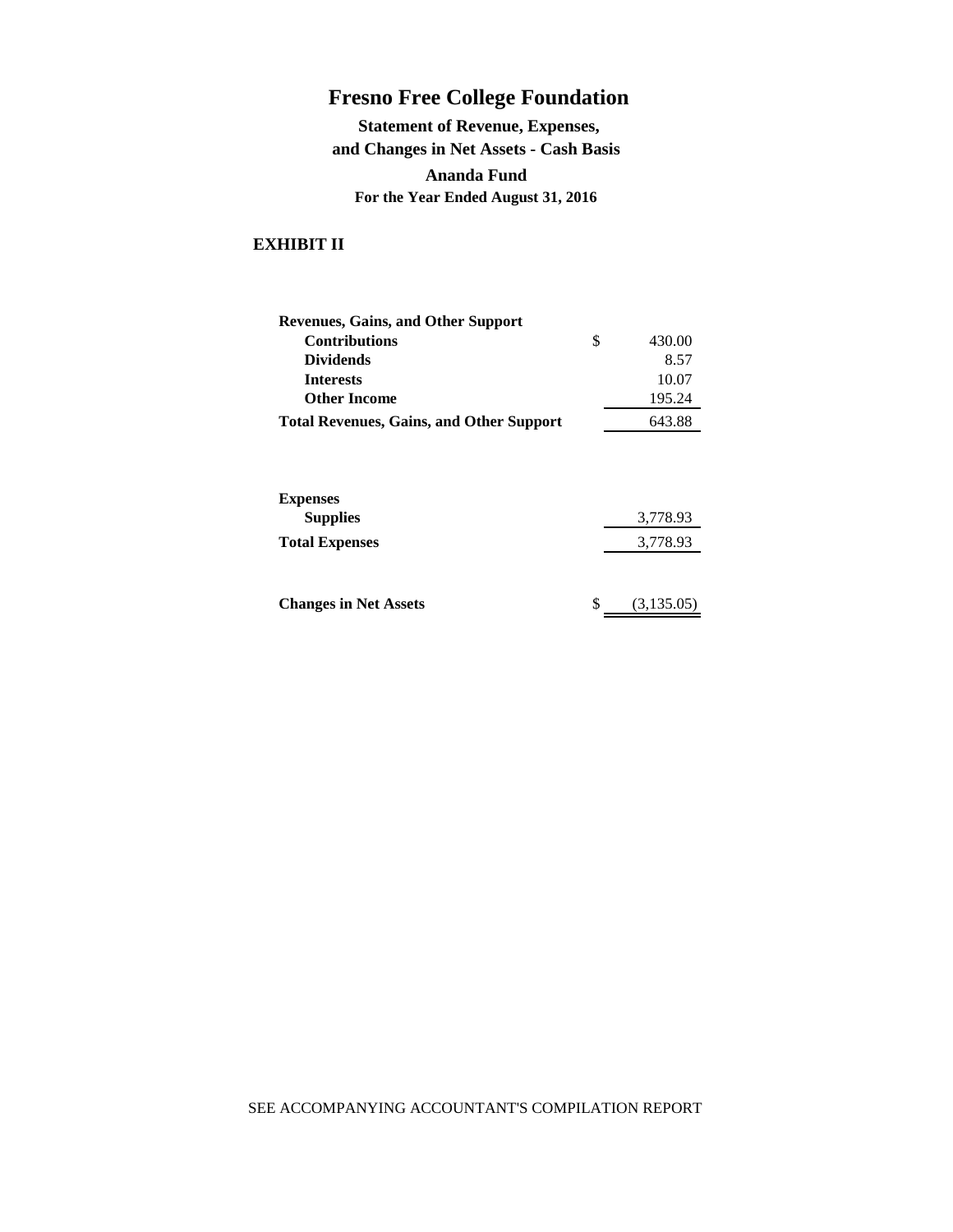**Statement of Revenue, Expenses, and Changes in Net Assets - Cash Basis Central California Museum of Arts Fund For the Year Ended August 31, 2016**

#### **EXHIBIT III**

| <b>Revenues, Gains, and Other Support</b>       |   |           |
|-------------------------------------------------|---|-----------|
| <b>Contributions</b>                            | S | 2.934.67  |
| <b>Exhibition Fees</b>                          |   | 7,750.00  |
| <b>Other Income</b>                             |   | 700.00    |
| <b>Total Revenues, Gains, and Other Support</b> |   | 11,384.67 |
|                                                 |   |           |

| <b>Expenses</b>              |                |
|------------------------------|----------------|
| <b>Curator</b>               | 4,500.00       |
| <b>Designs</b>               | 6,469.50       |
| <b>Postage/Shipping</b>      | 47.65          |
| <b>Travel</b>                | 517.04         |
| <b>Total Expenses</b>        | 11,534.19      |
|                              |                |
| <b>Changes in Net Assets</b> | \$<br>(149.52) |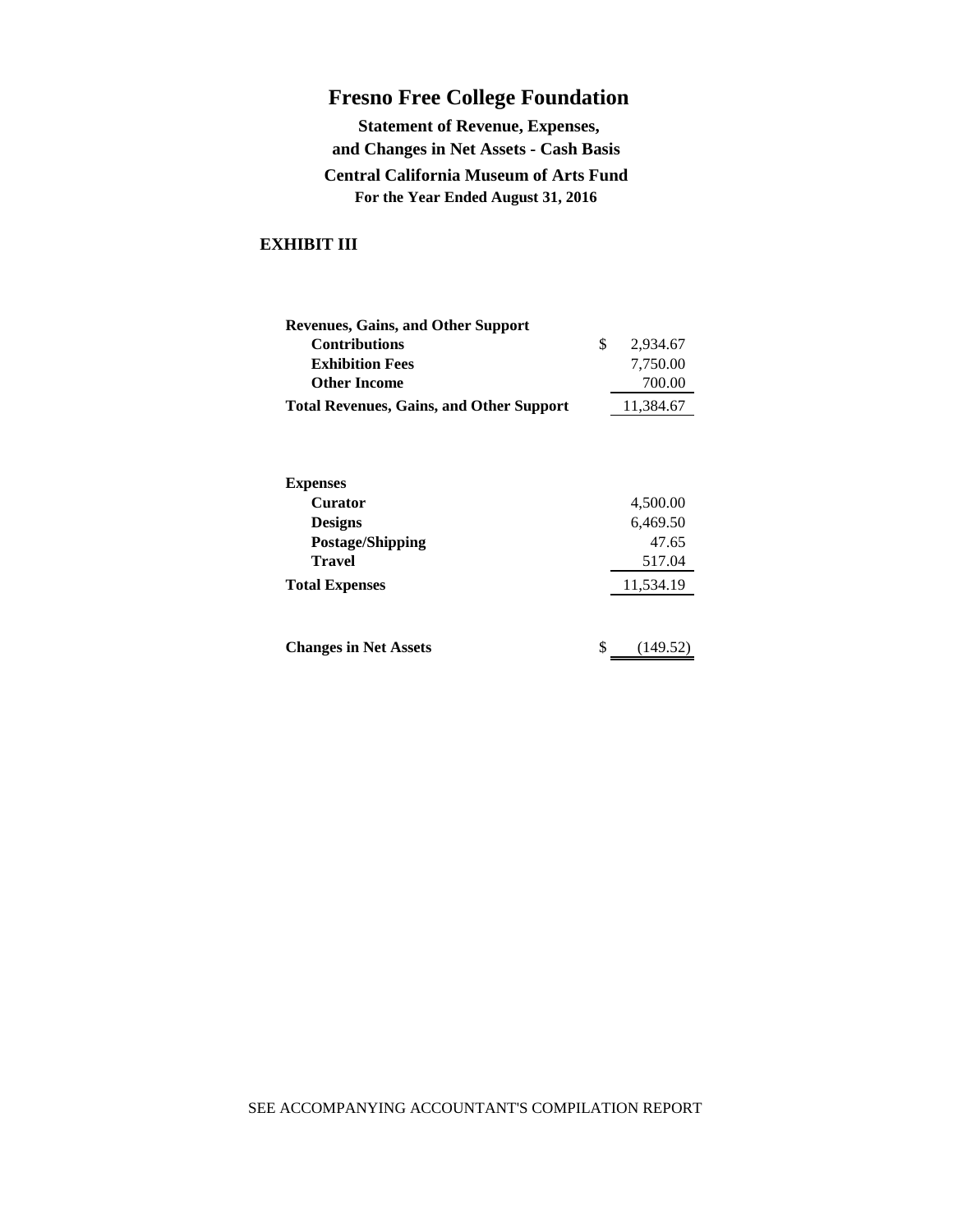**Statement of Revenues, Expenses, and Changes in Net Assets - Cash Basis General Fund For the Year Ended August 31, 2016**

#### **EXHIBIT IV**

| <b>Total Revenues, Gains, and Other Support</b> |           | 21,474.80<br>110.00<br>19.59<br>330.00<br>13,102.67<br>35,037.06 |
|-------------------------------------------------|-----------|------------------------------------------------------------------|
|                                                 |           |                                                                  |
|                                                 |           |                                                                  |
|                                                 |           |                                                                  |
|                                                 |           |                                                                  |
|                                                 |           |                                                                  |
|                                                 |           |                                                                  |
|                                                 |           |                                                                  |
|                                                 |           | 1,279.79                                                         |
|                                                 |           | 15,676.87                                                        |
|                                                 |           | 82.68                                                            |
|                                                 |           | 977.80                                                           |
|                                                 |           |                                                                  |
| \$                                              | 1,841.75  |                                                                  |
|                                                 | 979.80    |                                                                  |
|                                                 | 10,579.38 |                                                                  |
|                                                 | 102.36    |                                                                  |
|                                                 |           | 13,503.29                                                        |
|                                                 |           | 707.61                                                           |
|                                                 |           | 154.81                                                           |
|                                                 |           | 400.00                                                           |
|                                                 |           | 1,179.00                                                         |
|                                                 |           | 39.94                                                            |
|                                                 |           | 85.69                                                            |
|                                                 |           | 469.70                                                           |
|                                                 |           | 1,804.56                                                         |
|                                                 |           | 1,656.48                                                         |
|                                                 |           | 38,018.22                                                        |
|                                                 |           |                                                                  |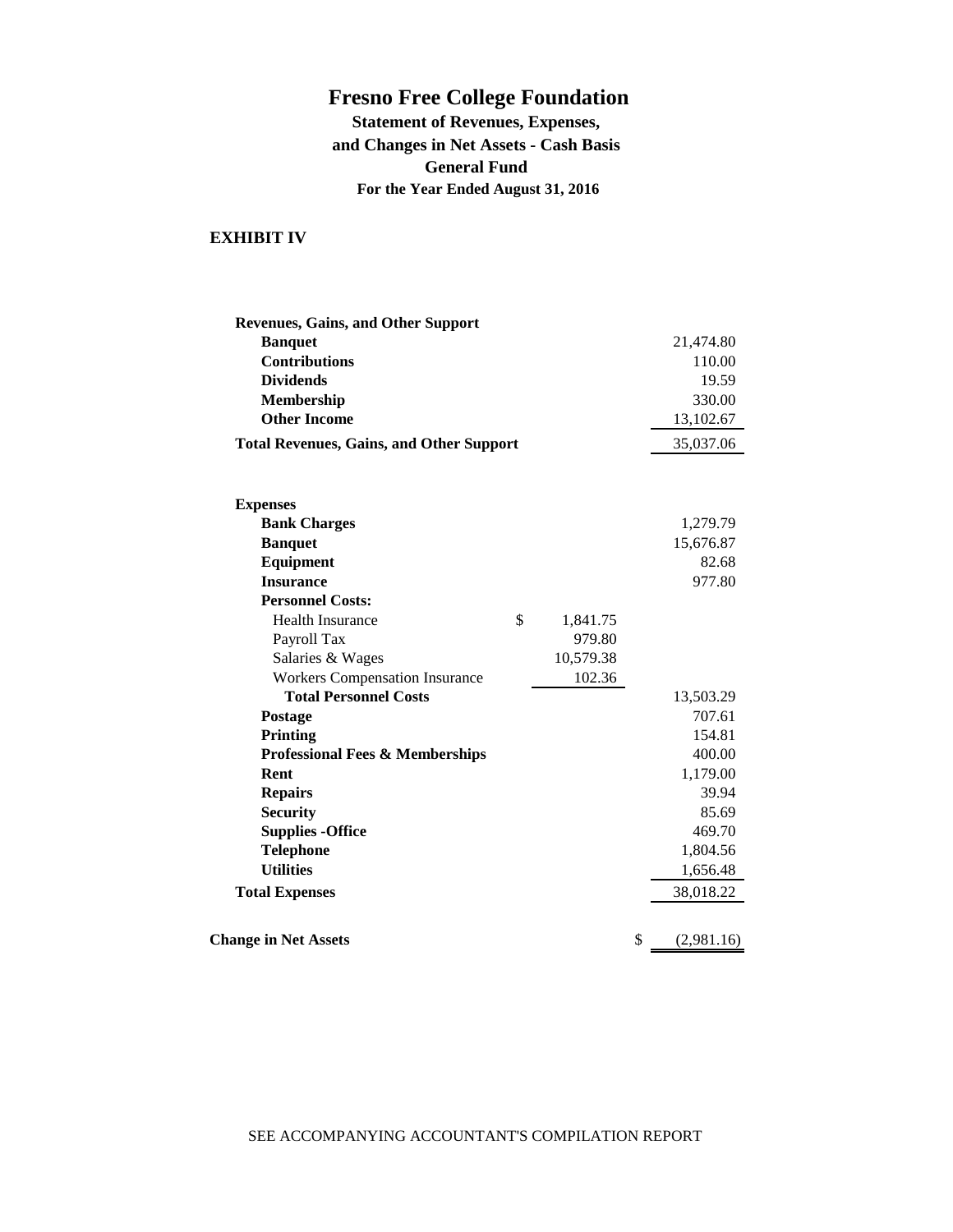**Statement of Revenues, Expenses, and Changes in Net Assets - Cash Basis KFCF Fund For the Year Ended August 31, 2016**

#### **EXHIBIT V**

| <b>Revenues, Gains, and Other Support</b>       |                |                |
|-------------------------------------------------|----------------|----------------|
| Campaign                                        |                | \$<br>9,400.00 |
| <b>Contributions</b>                            |                | 9,203.20       |
| <b>Events</b>                                   |                | 13,701.65      |
| <b>Merchandise Sales</b>                        |                | 524.22         |
| <b>News Stringer</b>                            |                | 3,196.88       |
| Subscriptions                                   |                | 103,565.18     |
| <b>Other Income</b>                             |                | 1,000.00       |
| <b>Total Revenues, Gains, and Other Support</b> |                | 140,591.13     |
| <b>Expenses</b>                                 |                |                |
| <b>Advertising</b>                              |                | 360.00         |
| <b>Bank Charges</b>                             |                | 5,160.72       |
| Depreciation                                    |                | 5,482.00       |
| Equipment                                       |                | 4,884.68       |
| <b>Events</b>                                   |                | 7,115.42       |
| <b>Insurance</b>                                |                | 4,041.20       |
| <b>Merchandise</b>                              |                | 0.00           |
| <b>News Stringer Expense</b>                    |                | 2,903.75       |
| <b>Personnel Costs:</b>                         |                |                |
| <b>Health Insurance</b>                         | \$<br>7,366.89 |                |
| Payroll Tax                                     | 3,425.72       |                |
| Salaries & Wages                                | 42,317.16      |                |
| <b>Workers Compensation Insurance</b>           | 409.46         |                |
| <b>Total Personnel Costs</b>                    |                | 53,519.23      |
| Postage                                         |                | 1,328.86       |
| Printing                                        |                | 1,225.28       |
| <b>Professional Fees &amp; Memberships</b>      |                | 13,753.47      |
| Rent                                            |                | 15,712.03      |
| <b>Repairs</b>                                  |                | 408.08         |
| <b>Broadcast Satellite Services</b>             |                | 391.09         |
| <b>Security</b>                                 |                | 342.78         |
| <b>Supplies</b>                                 |                | 4,011.62       |
| <b>Telephone</b>                                |                | 7,256.63       |
| <b>Travel</b>                                   |                | 1,647.60       |
| <b>Utilities</b>                                |                | 10,004.58      |
| <b>Total Expenses</b>                           |                | 139,549.02     |
|                                                 |                |                |
| <b>Change in Net Assets</b>                     |                | \$<br>1,042.11 |

SEE ACCOMPANYING ACCOUNTANT'S COMPILATION REPORT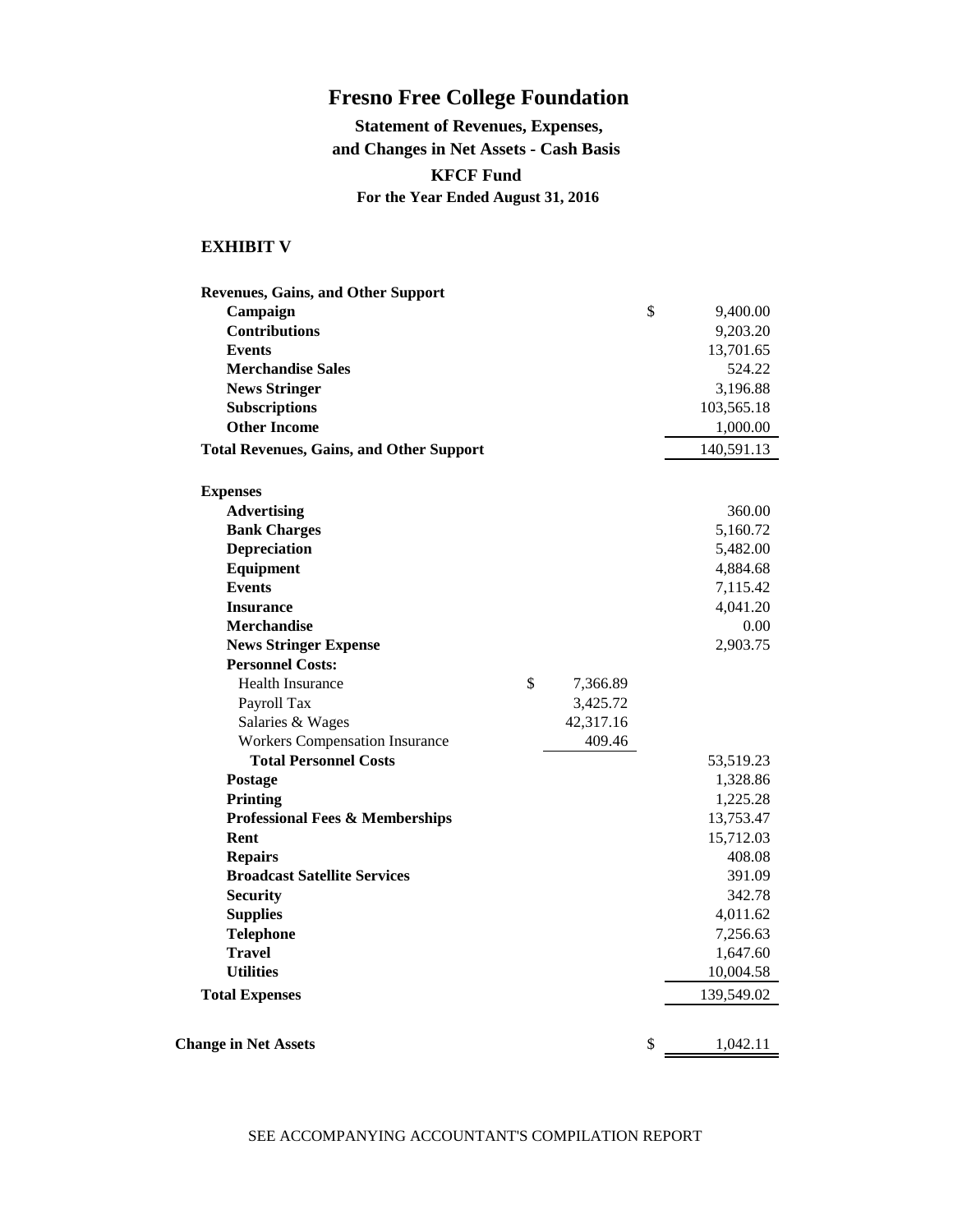**Statement of Revenues, Expenses, and Other Changes in Net Assets - Cash Basis Sleeping Bag Project For the Year Ended August 31, 2016**

### **EXHIBIT VI**

| <b>Revenues, Gains, and Other Support</b>       |    |        |
|-------------------------------------------------|----|--------|
| <b>Contributions</b>                            | \$ | 636.00 |
| <b>Total Revenues, Gains, and Other Support</b> |    | 636.00 |
| <b>Expenses</b>                                 |    |        |
| <b>Supplies</b>                                 |    | 384.39 |
| <b>Total Expenses</b>                           |    | 384.39 |
|                                                 |    |        |
| <b>Changes in Net Assets</b>                    | S  | 251.61 |

SEE ACCOMPANYING ACCOUNTANT'S COMPILATION REPORT